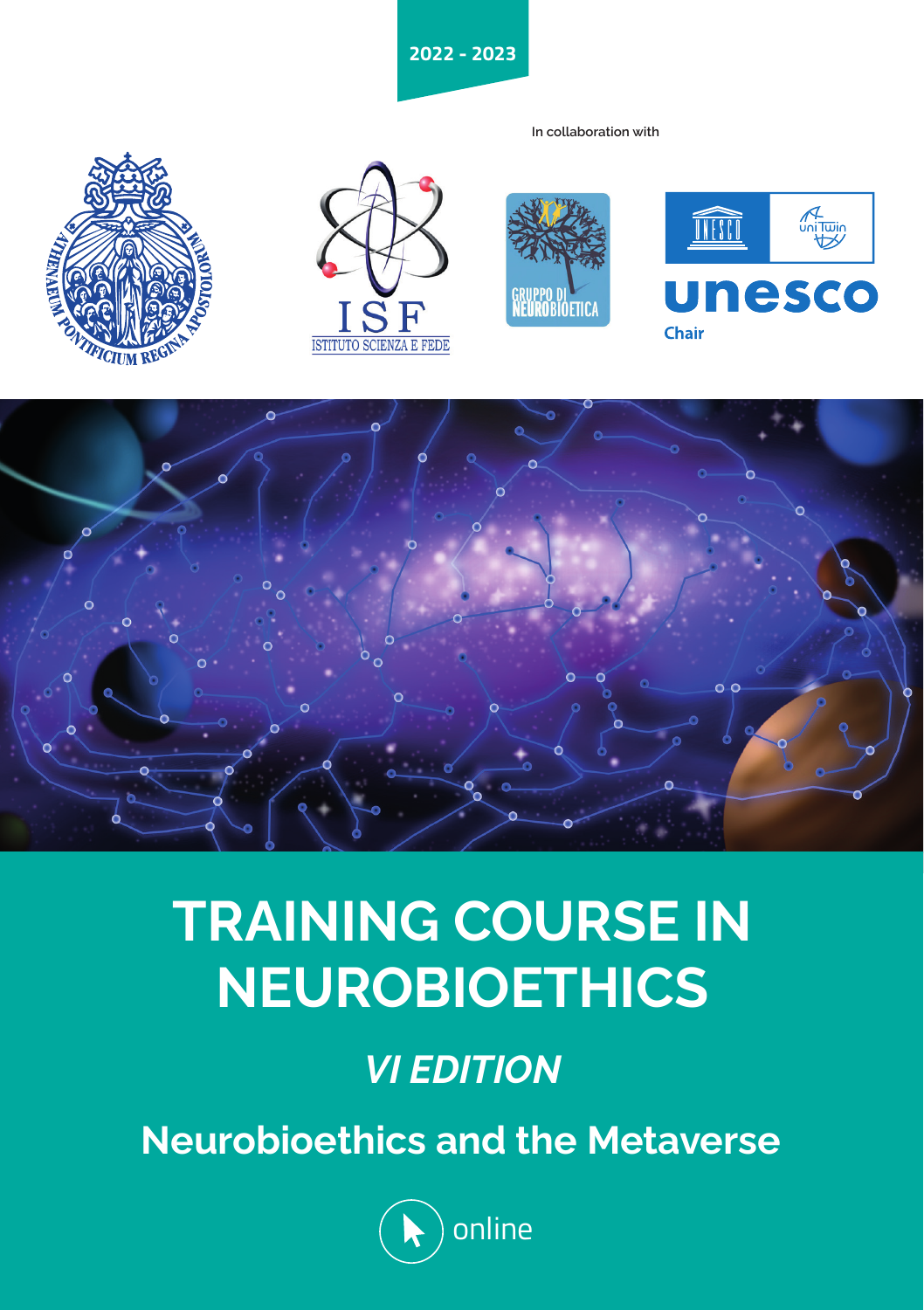#### **IN THE FIFTH INDUSTRIAL REVOLUTION KNOWLEDGE IS POWER, BUT WISDOM IS DEVELOPMENT. DATA IS NOT ENOUGH, WE NEED ETHICS.**

#### **PRESENTATION**

The Course will offer a critical examination of scenarios related to the so-called "Metaverse": from the developments and medical-clinical applications of virtual reality and augmented reality (in particular in the neurological, neurosurgical and psychiatric context), to the philosophicaltheological and neuroethical reflections on the same technological tools.

The year 2023 marks the 50th Anniversary of the introduction, in a scientific context, of the neologism "Neuro-Ethics" by the neuropsychiatrist Anneliese Alma Pontius. After a 13-year research experience, the Neurobioethics Research Group will offer a series of 10 seminars and round tables from September 2022 to June 2023, (including the March conference within the World Brain Week promoted by the DANA Foundation) on the technological, neurological, neurosurgical, psychiatric, psychological, ethical, bioethical, legal and theological aspects related to the concept of "Metaverse".

The main purpose is to become aware of the anthropological, ethical, legal, health and social consequences and repercussions of such virtual and augmented reality uses and interventions for human life.



**SCHEDULE:** a monthly session from 5 pm to 7 pm

**CREDITS:** 3 ECTS



**LANGUAGE:** Italian with simultaneous translation in English

Special emphasis will be given to the consideration of issues related to the principles enshrined in the 2005 UNESCO Declaration on Bioethics and Human Rights. This sensitivity will specifically touch on issues related to the limit, dignity, identity and value of the human body.

#### **AUDIENCE**

The Training Course is aimed at those who want to become more aware of the development and application of emerging technologies to human beings; in particular: politicians, engineers, doctors, bioethicists, philosophers, theologians, teachers and formators.

#### **STRUCTURE**

A monthly meeting on Fridays.

**COURSE STRUCTURE** 2

**Technology**

1



**Neurosurgery**

3







6 **Bioethics**



# **CALENDAR**

| 2022           | 2023                           |                |
|----------------|--------------------------------|----------------|
| 23/09: 5-7pm   | $27/01:5-7$ pm                 | $28/04:5-7$ pm |
| $28/10:5-7$ pm | $24/02:5-7$ pm                 | $26/05:5-7$ pm |
| 25/11: 5-7pm   | 17/03: 3-7pm                   | $23/06:5-7$ pm |
| 16/12: 5-7pm   | World Brain Week<br>Conference |                |

#### **ENROLLMENT**